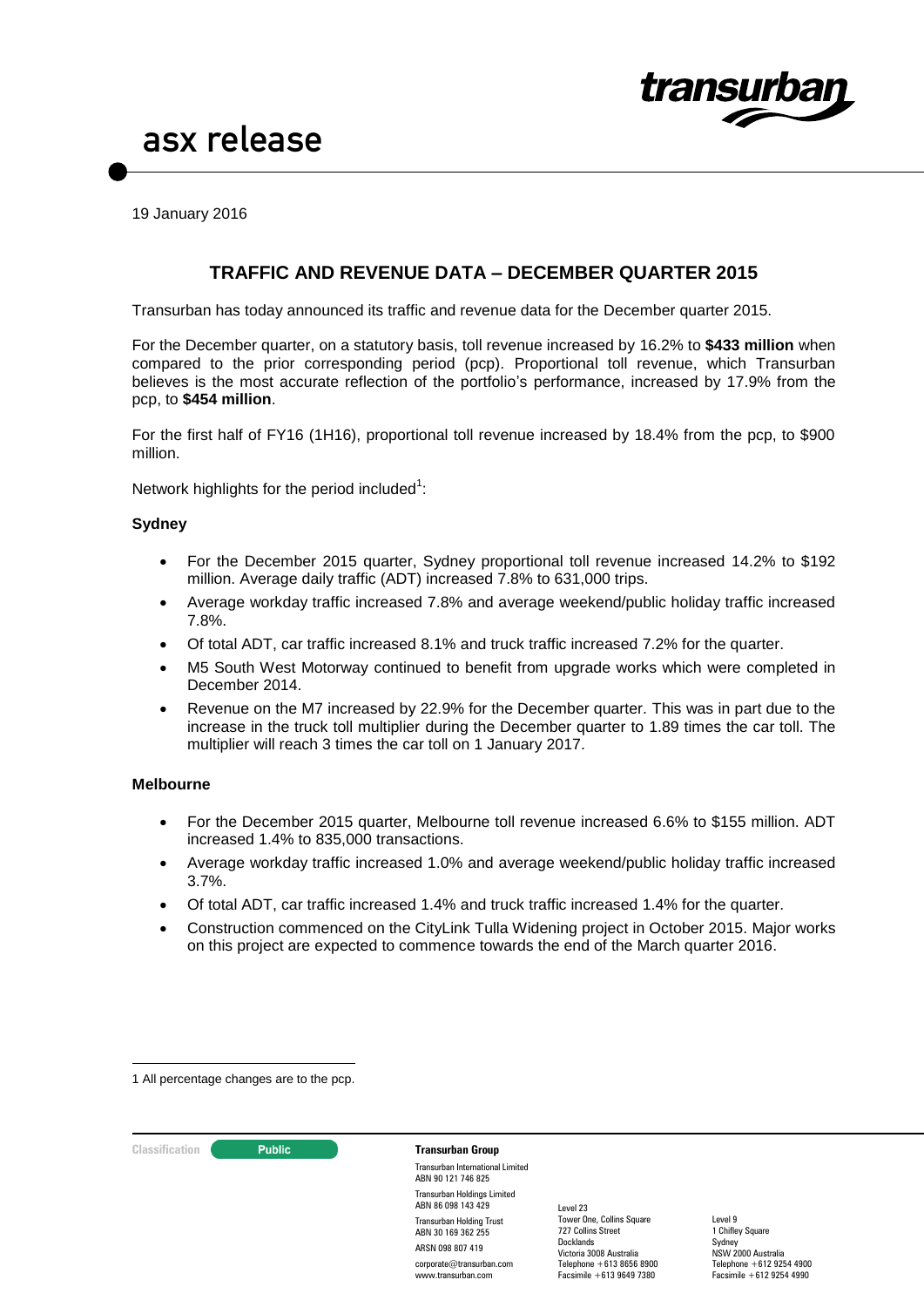



 For the December 2015 quarter, Brisbane proportional toll revenue increased 9.3% to \$67 million. ADT increased 8.7% to 329,000 trips. Excluding Legacy Way from the December quarter, Brisbane proportional toll revenue increased 3.3% to \$64 million and ADT increased 2.9% to 312,000 trips.

transur

- Legacy Way completed its first half year of operation, following the commencement of operations in June 2015. The first of the stepped increases under the discount toll period occurred on 16 November. Average workday traffic on Legacy Way for the December quarter was 20,000 trips*,* a 3.9% increase on the September quarter*.*
- For Brisbane, average workday traffic increased 8.6% and average weekend/public holiday traffic increased 7.2% for the quarter.<sup>2</sup>
- Of total ADT, car traffic increased 9.6% and truck traffic increased 6.1% for the quarter.<sup>3</sup>

#### **Northern Virginia**

- For the December 2015 quarter, Northern Virginia proportional toll revenue increased by 232.4% to US\$28 million.<sup>4</sup> ADT increased 137.1% to 84,000 trips. Excluding the 95 Express Lanes from the December quarter, which opened in December 2014, proportional toll revenue increased by 46.3% to US\$12 million<sup>5</sup> and ADT increased 12.8% to 40,000 trips.
- Average workday toll revenue for the December quarter on the 495 Express Lanes increased 32.8% to US\$177,000. The average dynamic toll price for the quarter was US\$3.93.
- The 95 Express Lanes have now been in operation for twelve months. Average workday toll revenue for the quarter was US\$220,000. The average dynamic toll price for the quarter was US\$5.85.

Full traffic and revenue information for the December quarter is attached.

**Julie Galligan** Company Secretary

#### **Investor enquiries**

**Jessica O'Brien**  Investor Relations Manager +613 8656 8364

- 4. Excluding the ownership change on 28 June 2015 to 100%, toll revenue increase was 181.7%.
- 5. Excluding the ownership change on 28 June 2015 to 100%, toll revenue increase was 37.5% on the 495 Express Lanes.

1

#### **Classification C Public Transurban Group** Transurban International Limited ABN 90 121 746 825

Transurban Holdings Limited ABN 86 098 143 429 Transurban Holding Trust ABN 30 169 362 255 ARSN 098 807 419 corporate@transurban.com www.transurban.com

Level 23 Tower One, Collins Square 727 Collins Street Docklands Victoria 3008 Australia Telephone +613 8656 8900 Facsimile +613 9649 7380

<sup>2.</sup> Excluding Legacy Way, average workday traffic increased 2.9% and average weekend/public holiday traffic increased 1.0%.

<sup>3.</sup> Excluding Legacy Way, car traffic increased 3.1% and truck traffic increased 2.3%.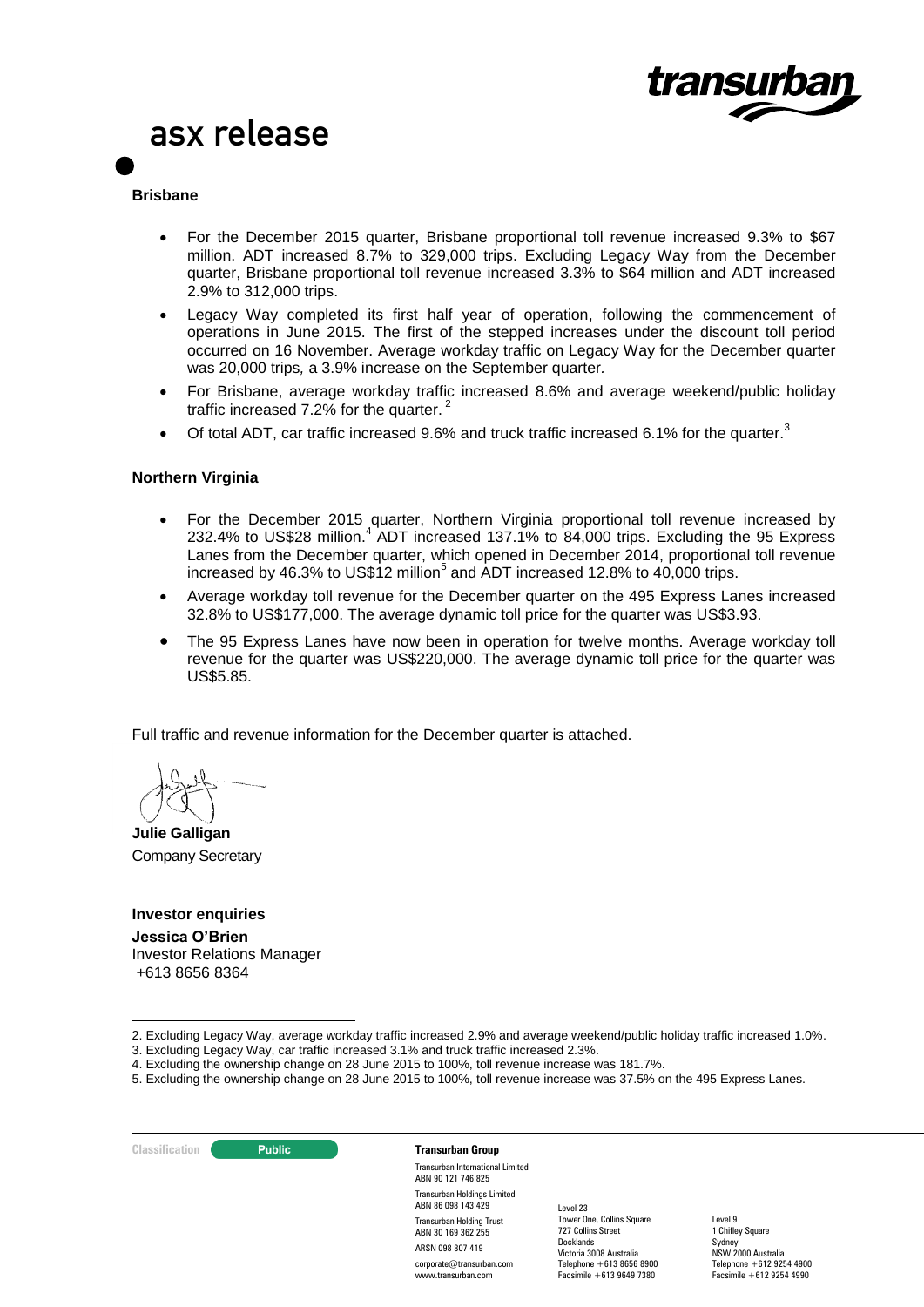

### **Appendix 1 – Traffic and revenue performance**

| Dec 15 quarter                 | <b>Proportional toll revenue</b><br>% change | <b>ADT</b><br>% change |  |
|--------------------------------|----------------------------------------------|------------------------|--|
| Melbourne                      | 6.6%                                         | 1.4%                   |  |
| Sydney                         | 14.2%                                        | 7.8%                   |  |
| <b>Brisbane</b>                | 9.3%                                         | 8.7%                   |  |
| Northern Virginia <sup>6</sup> | 232.4%                                       | 137.1%                 |  |
| 1H16                           | <b>Proportional Toll revenue</b><br>% change | <b>ADT</b><br>% change |  |
| Melbourne                      | 6.7%                                         | 1.9%                   |  |
| Sydney                         | 15.1%                                        | 9.0%                   |  |
| <b>Brisbane</b>                | 9.3%                                         | $9.6\%$                |  |
| Northern Virginia <sup>6</sup> | 244.2%                                       | 139.6%                 |  |

6. 95 Express Lanes commenced tolling traffic on 29 December 2014.

<u>.</u>

## **Classification Transurban Group**

Transurban International Limited ABN 90 121 746 825 Transurban Holdings Limited ABN 86 098 143 429 Transurban Holding Trust ABN 30 169 362 255 ARSN 098 807 419 corporate@transurban.com www.transurban.com

Level 23 Tower One, Collins Square 727 Collins Street **Docklands** Victoria 3008 Australia Telephone +613 8656 8900 Facsimile +613 9649 7380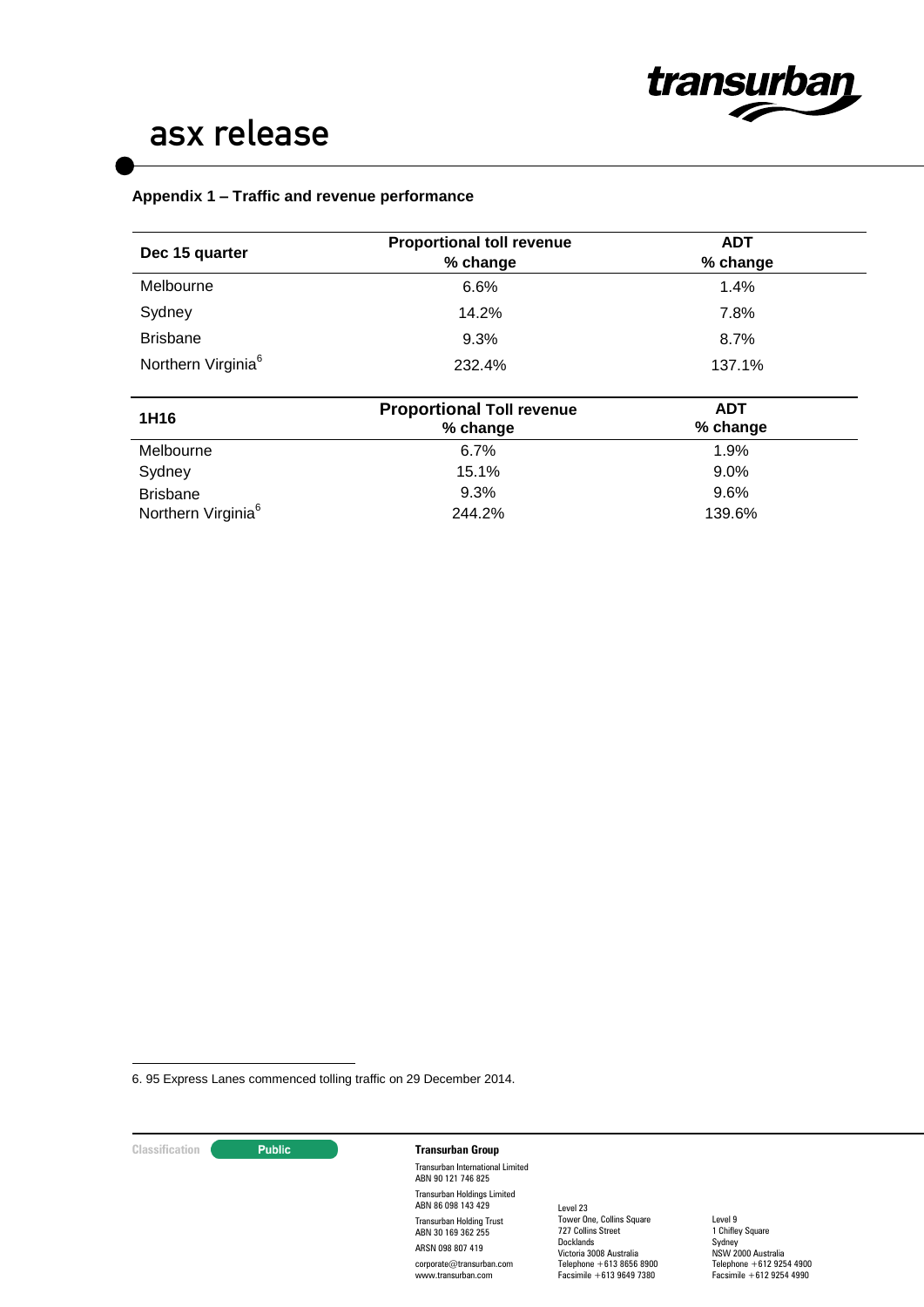

### **Appendix 2 – Traffic and revenue data – December quarter**

| Asset                     | Ownership |                                                    | <b>Dec 15</b><br>quarter | <b>Dec 14</b><br>quarter | %<br>change | 1H16  | 1H15  | %<br>change |
|---------------------------|-----------|----------------------------------------------------|--------------------------|--------------------------|-------------|-------|-------|-------------|
|                           |           | <b>Total Toll Revenue</b><br>(\$AUDm) (net of GST) | \$155                    | \$146                    | 6.6%        | \$308 | \$289 | 6.7%        |
| CityLink                  | 100%      | <b>Average Daily</b><br>Transactions ('000)        | 835                      | 823                      | 1.4%        | 834   | 818   | 1.9%        |
|                           |           |                                                    |                          |                          |             |       |       |             |
|                           |           | <b>Total Toll Revenue</b><br>(\$AUDm) (net of GST) | \$63                     | \$57                     | 11.7%       | \$125 | \$110 | 13.5%       |
| Hills M2                  | 100%      | <b>Average Daily Trips</b><br>(000)                | 126                      | 118                      | 6.7%        | 125   | 115   | 8.6%        |
|                           |           |                                                    |                          |                          |             |       |       |             |
| Lane Cove                 |           | <b>Total Toll Revenue</b><br>(\$AUDm) (net of GST) | \$22                     | \$19                     | 13.5%       | \$43  | \$38  | 12.5%       |
| Tunnel/ MRE               | 100%      | <b>Average Daily Trips</b><br>(000)                | 87                       | 82                       | 5.8%        | 86    | 81    | 6.7%        |
|                           |           |                                                    |                          |                          |             |       |       |             |
|                           | 100%      | <b>Total Toll Revenue</b><br>(\$AUDm) (net of GST) | \$15                     | \$14                     | 6.6%        | \$29  | \$28  | 6.6%        |
| <b>Cross City Tunnel</b>  |           | Average Daily Trips<br>(000)                       | 39                       | 38                       | 3.2%        | 38    | 37    | 3.4%        |
|                           |           |                                                    |                          |                          |             |       |       |             |
| M1 Eastern                |           | <b>Total Toll Revenue</b><br>(\$AUDm) (net of GST) | \$31                     | \$29                     | 8.7%        | \$62  | \$56  | 9.6%        |
| <b>Distributor</b>        | 75.1%     | <b>Average Daily Trips</b><br>(000)                | 56                       | 54                       | 4.4%        | 56    | 53    | 4.8%        |
|                           |           |                                                    |                          |                          |             |       |       |             |
|                           |           | <b>Total Toll Revenue</b><br>(\$AUDm) (net of GST) | \$79                     | \$64                     | 22.9%       | \$157 | \$127 | 23.6%       |
| Westlink M7 <sup>7</sup>  | 50%       | <b>Average Daily Trips</b><br>(000)                | 178                      | 166                      | 7.2%        | 178   | 163   | 8.7%        |
|                           |           |                                                    |                          |                          |             |       |       |             |
| M5 South West<br>Motorway | 50%       | <b>Total Toll Revenue</b><br>(\$AUDm) (net of GST) | \$59                     | \$50                     | 18.3%       | \$117 | \$98  | 19.2%       |
|                           |           | <b>Average Daily Trips</b><br>(000)                | 145                      | 127                      | 13.6%       | 144   | 125   | 14.8%       |

<u>.</u> 7. Average tolled trip length was 12.74 kilometres for the quarter for Westlink M7.

## **Classification Public <b>Transurban Group**

Transurban International Limited ABN 90 121 746 825 Transurban Holdings Limited ABN 86 098 143 429 Transurban Holding Trust ABN 30 169 362 255 ARSN 098 807 419 corporate@transurban.com www.transurban.com

Level 23 Tower One, Collins Square 727 Collins Street **Docklands** Victoria 3008 Australia Telephone +613 8656 8900 Facsimile +613 9649 7380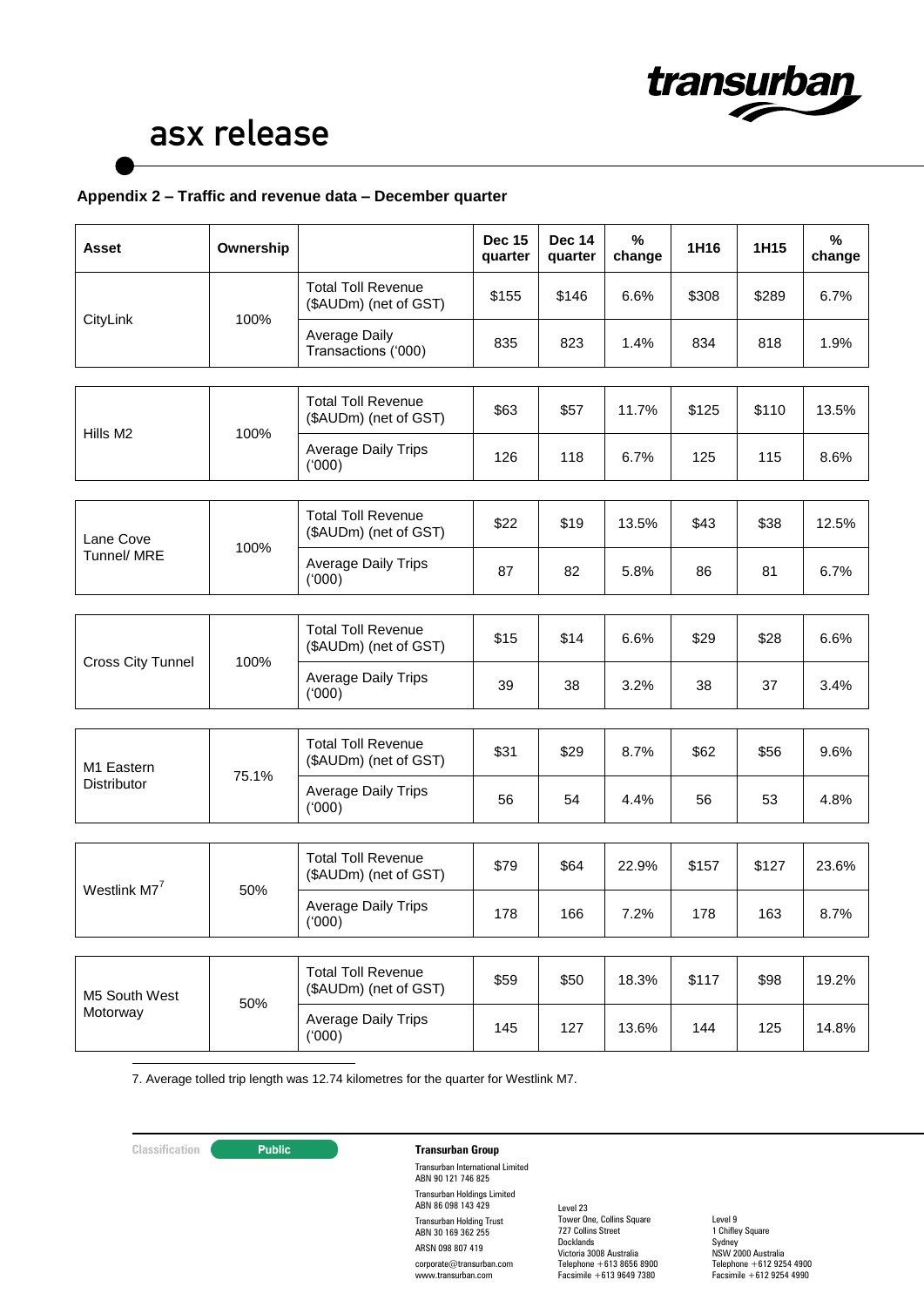

| Asset                       | Ownership |                                                    | <b>Dec 15</b><br>quarter | <b>Dec 14</b><br>quarter | %<br>change | 1H16 | 1H15    | %<br>change |
|-----------------------------|-----------|----------------------------------------------------|--------------------------|--------------------------|-------------|------|---------|-------------|
| Gateway                     |           | <b>Total Toll Revenue</b><br>(\$AUDm) (net of GST) | \$49                     | \$47                     | 2.7%        | \$98 | \$95    | 2.9%        |
| Motorway                    | 62.5%     | <b>Average Daily Trips</b><br>(000)                | 115                      | 113                      | 1.5%        | 115  | 113     | 1.8%        |
| Logan Motorway              |           | <b>Total Toll Revenue</b><br>(\$AUDm) (net of GST) | \$39                     | \$37                     | 5.3%        | \$78 | \$73    | 6.0%        |
|                             | 62.5%     | <b>Average Daily Trips</b><br>(000)                | 159                      | 152                      | 4.8%        | 159  | 150     | 5.9%        |
| Go Between<br><b>Bridge</b> | 62.5%     | <b>Total Toll Revenue</b><br>(\$AUDm) (net of GST) | \$3                      | \$3                      | 2.5%        | \$6  | \$6     | 2.6%        |
|                             |           | <b>Average Daily Trips</b><br>(000)                | 12                       | 12                       | (0.9%       | 12   | 12      | 1.0%        |
|                             |           | <b>Total Toll Revenue</b>                          |                          |                          |             |      |         |             |
| Clem7                       | 62.5%     | (\$AUDm) (net of GST)                              | \$11                     | \$11                     | $(1.0\%)$   | \$24 | $$24^8$ | 0.1%        |
|                             |           | Average Daily Trips<br>(000)                       | 26                       | 26                       | (0.8% )     | 27   | 27      | 0.8%        |
|                             |           |                                                    |                          |                          |             |      |         |             |
| Legacy Way                  | 62.5%     | <b>Total Toll Revenue</b><br>(\$AUDm) (net of GST) | \$6                      | N/A                      | N/A         | \$11 | N/A     | N/A         |
|                             |           | <b>Average Daily Trips</b><br>(000)                | 18                       | N/A                      | N/A         | 18   | N/A     | N/A         |
|                             |           |                                                    |                          |                          |             |      |         |             |
| 495 Express<br>Lanes        | 100%      | <b>Total Toll Revenue</b><br>(\$USDm)              | \$12                     | \$9                      | 37.5%       | \$24 | \$17    | 39.4%       |
|                             |           | <b>Average Daily Trips</b><br>(000)                | 40                       | 35                       | 12.8%       | 40   | 35      | 13.0%       |

# **Classification Transurban Group**

Transurban International Limited ABN 90 121 746 825 Transurban Holdings Limited ABN 86 098 143 429 Transurban Holding Trust ABN 30 169 362 255 ARSN 098 807 419 corporate@transurban.com www.transurban.com

Level 23 Tower One, Collins Square 727 Collins Street **Docklands** Victoria 3008 Australia Telephone +613 8656 8900 Facsimile +613 9649 7380

<sup>&</sup>lt;u>.</u> 8. As a result of the integration of Clem7's tolling brand, Flow, into go via, Clem7's accounting policies were changed to align with Transurban Queensland. Revenue for the December 2014 half is approximately \$300,000 higher than it would have been if Transurban's accounting policies were in place at that time.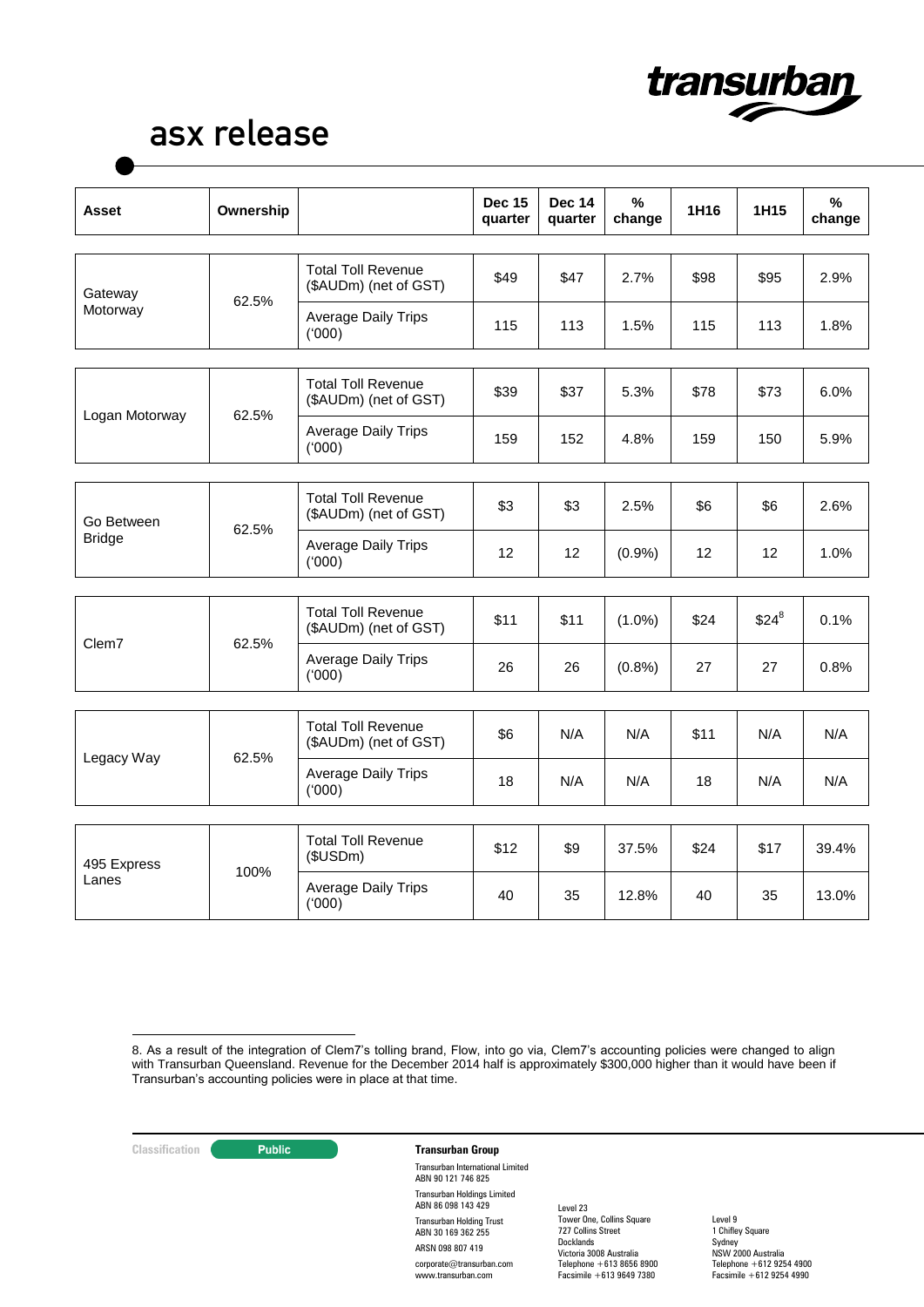

| <b>Asset</b>     | Ownership |                                       | <b>Dec 15</b><br>quarter | <b>Dec 14</b><br>quarter | %<br>change | 1H16 | 1H15 | %<br>change |
|------------------|-----------|---------------------------------------|--------------------------|--------------------------|-------------|------|------|-------------|
| 95 Express Lanes | 100%      | <b>Total Toll Revenue</b><br>\$USDm\$ | \$16                     | N/A                      | N/A         | \$32 | N/A  | N/A         |
|                  |           | <b>Average Daily Trips</b><br>(000)   | 44                       | N/A                      | N/A         | 44   | N/A  | N/A         |

### **Classification Transurban Group**

Transurban International Limited ABN 90 121 746 825 Transurban Holdings Limited ABN 86 098 143 429 Transurban Holding Trust ABN 30 169 362 255 ARSN 098 807 419 corporate@transurban.com www.transurban.com

Level 23 Tower One, Collins Square 727 Collins Street **Docklands** Victoria 3008 Australia Telephone +613 8656 8900 Facsimile +613 9649 7380